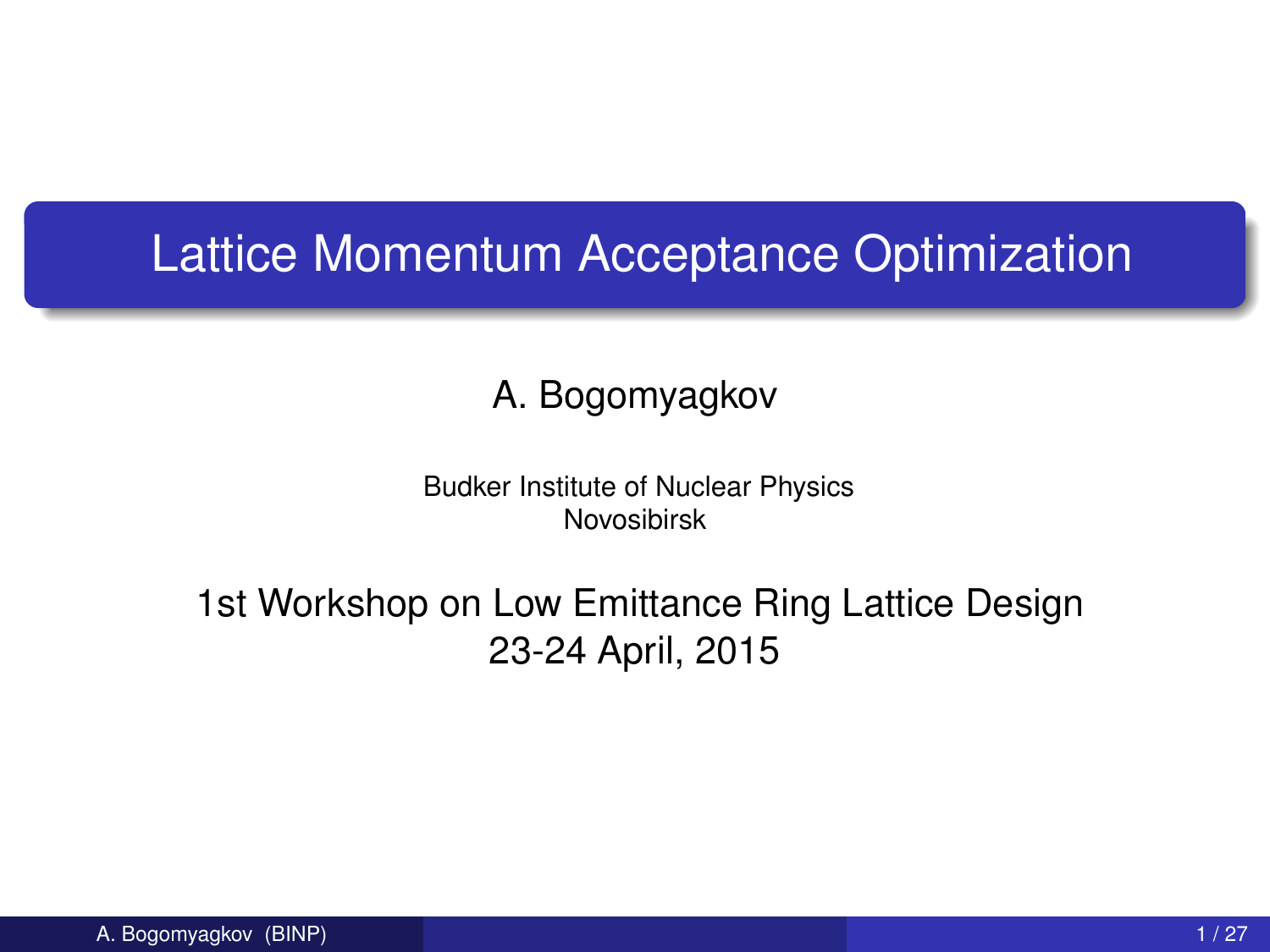#### Momentum acceptance is needed for

- **•** synchrotron radiation source to provide long beam life time,
- colliders with extremely small IP beta.

#### Two examples

- FCC-ee with dedicated local chromaticity correction sections,
- **•** imaginary collider with distributed chromaticity correction.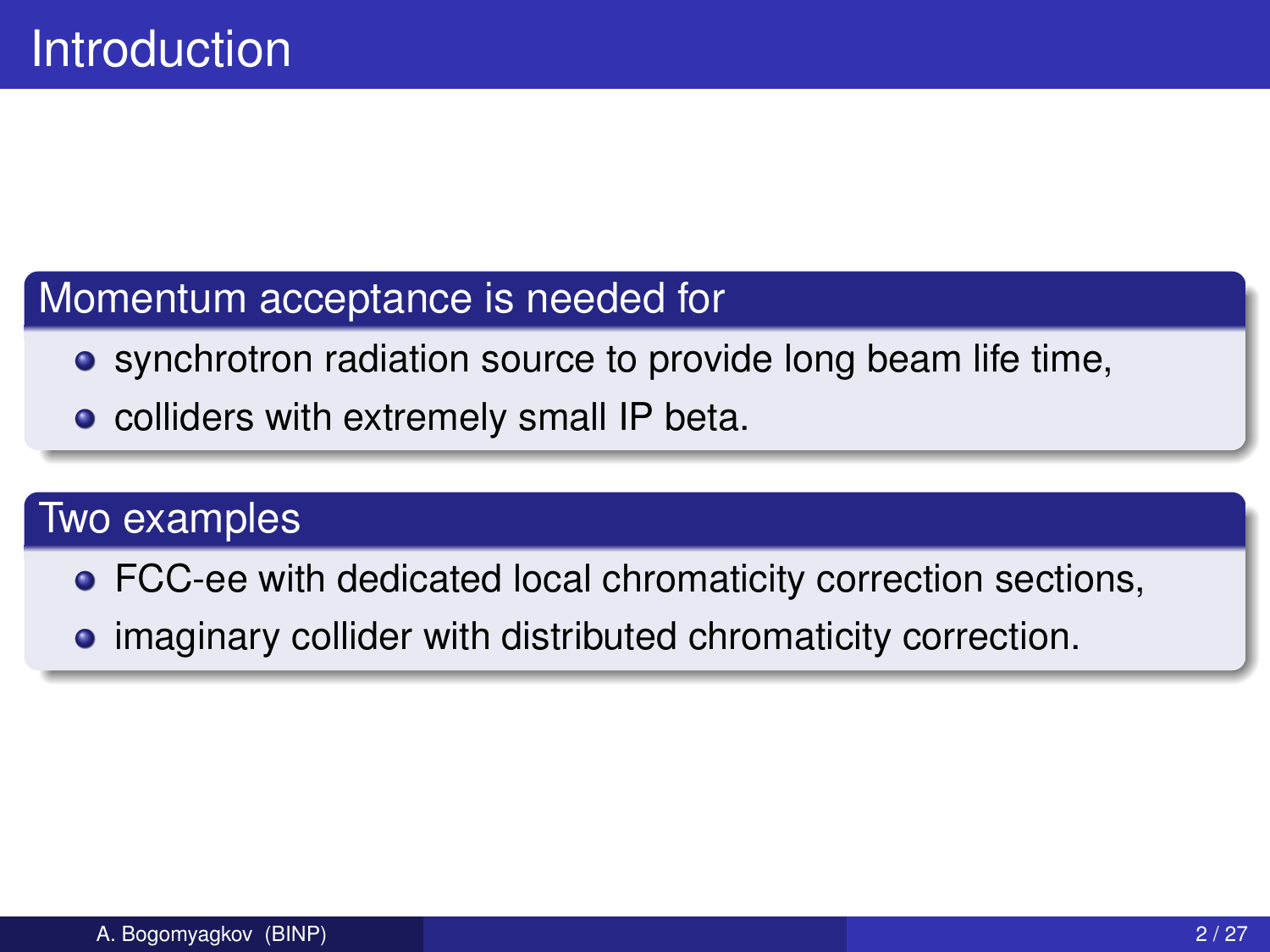|                                                           | 7           | w    | н   | tt  |
|-----------------------------------------------------------|-------------|------|-----|-----|
| Energy [GeV]                                              | 45          | 80   | 120 | 175 |
| Perimeter [km]                                            | 100         |      |     |     |
| Crossing angle [mrad]                                     | 30          |      |     |     |
| Particles per bunch [10 <sup>11</sup> ]                   |             | 4    | 4.7 | 4   |
| Number of bunches                                         | 29791       | 739  | 127 | 33  |
| Energy spread $[10^{-3}]$                                 | 1.1         | 2.1  | 2.4 | 2.6 |
| Emittance hor. [nm]                                       | 0.14        | 0.44 | 1   | 2.1 |
| Emittance ver. [pm]                                       |             | 2    | 2   | 4.3 |
| $\beta_{\mathsf{x}}^{\ast}/\beta_{\mathsf{v}}^{\ast}$ [m] | 0.5 / 0.001 |      |     |     |
| Luminosity / IP                                           |             |      |     |     |
| $[10^{34}$ cm <sup>-2</sup> s <sup>-1</sup> ]             | 212         | 36   | 9   | 1.3 |
| Energy loss / turn [GeV]                                  | 0.03        | 0.3  |     | 77  |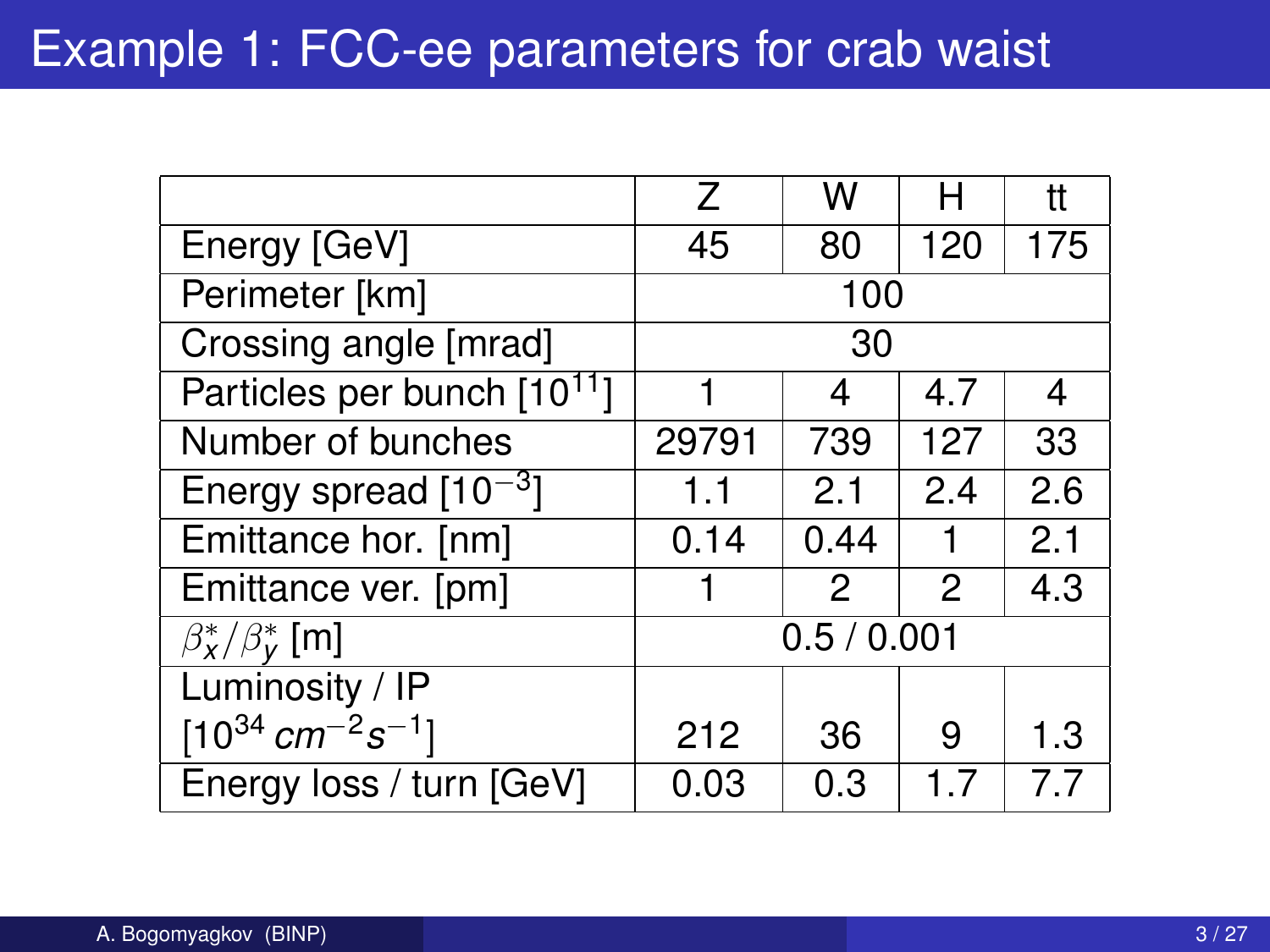#### Parameters of one quarter of the ring

|                                                 | tt                  |
|-------------------------------------------------|---------------------|
| Energy [GeV]                                    | 175                 |
| Perimeter [m]                                   | 24655.9             |
| Momentum compaction                             | $5.7 \cdot 10^{-6}$ |
| Emittance hor. [nm]                             | 1.3                 |
| Energy spread $[10^{-3}]$                       | 1.6                 |
| $\beta_{\mathbf{x}}^*/\beta_{\mathbf{v}}^*$ [m] | 0.5 / 0.001         |
| $Q_{\rm x}/Q_{\rm v}$                           | 124.54/84.57        |
| $Q'_{\mathsf{x}}/Q'_{\mathsf{v}}$               | $-152/ -816$        |
| Energy loss / turn [GeV]                        | 2.12                |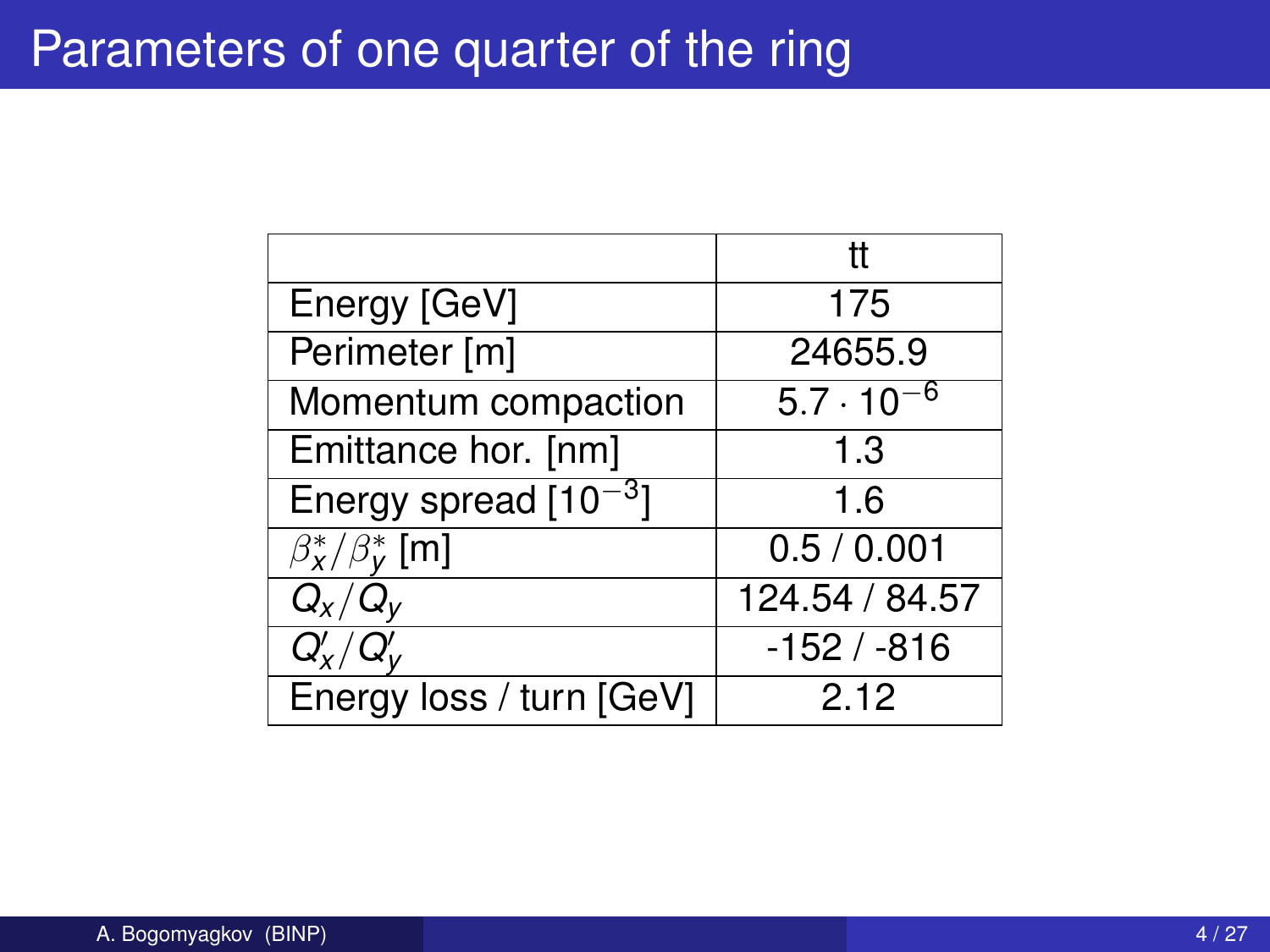### Interaction Region optical functions

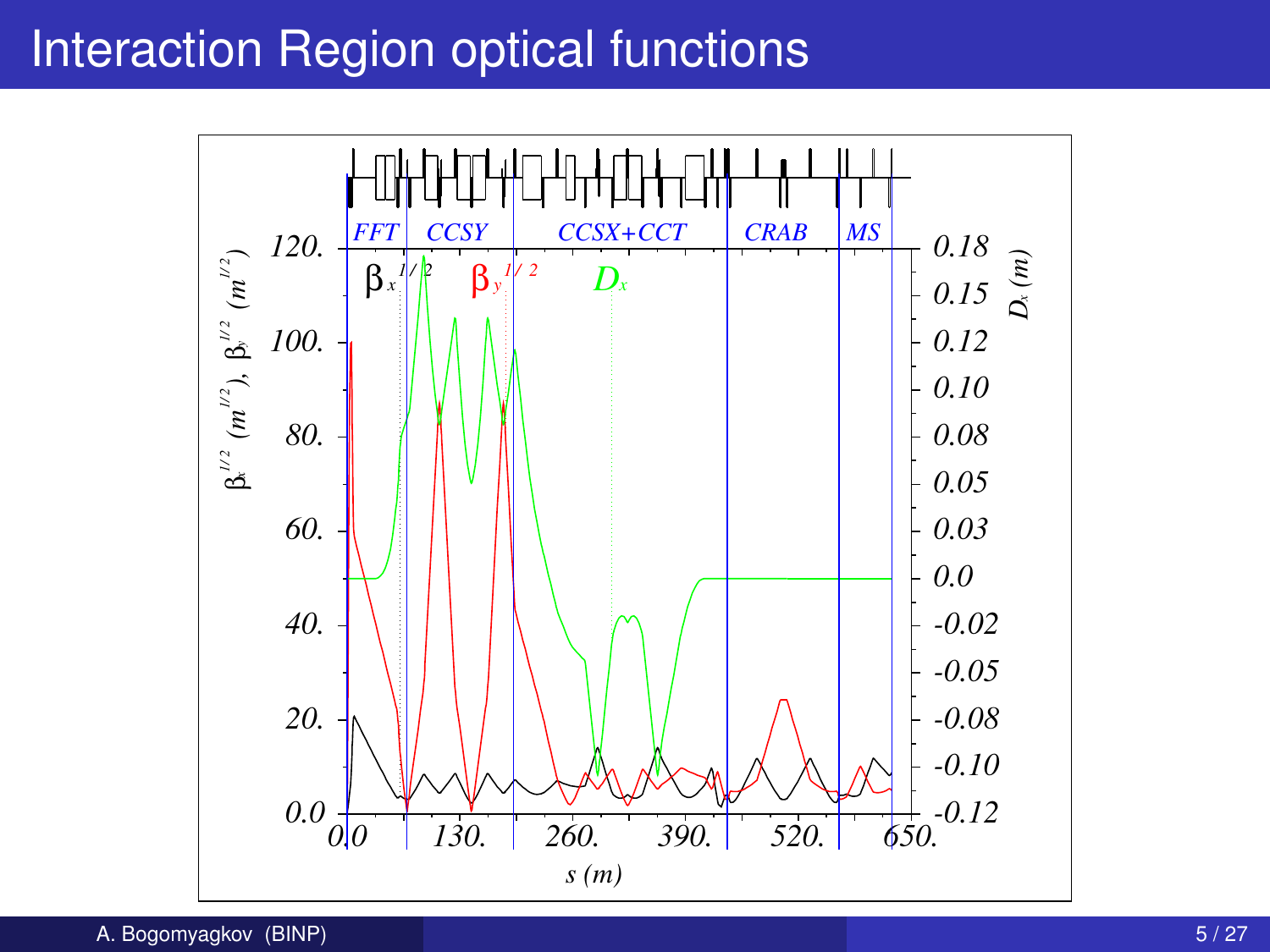# Arc cell optical functions:  $\mu_x = \pi/2$ ,  $\mu_y = \pi/3$

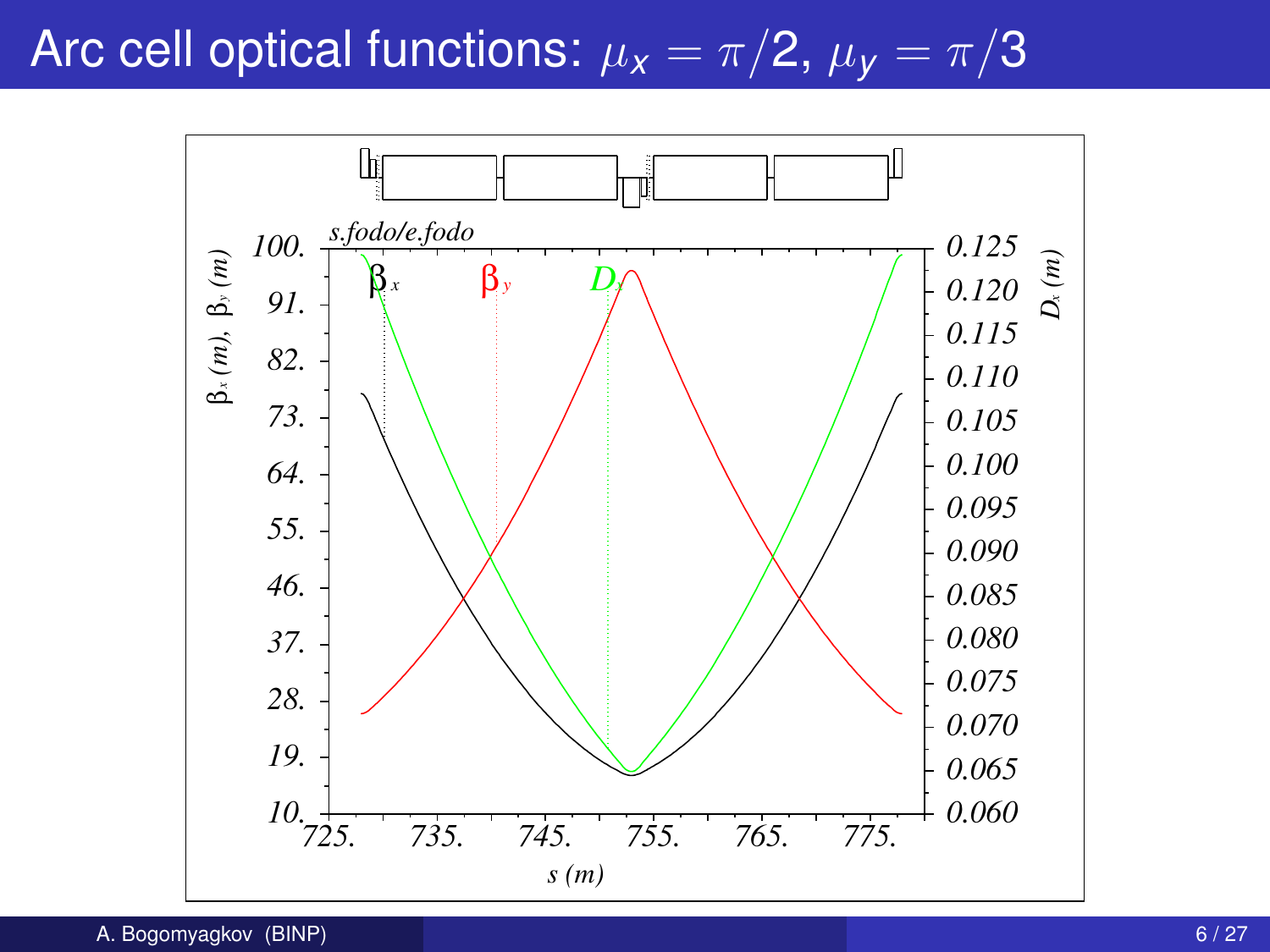## One quarter ring optical functions

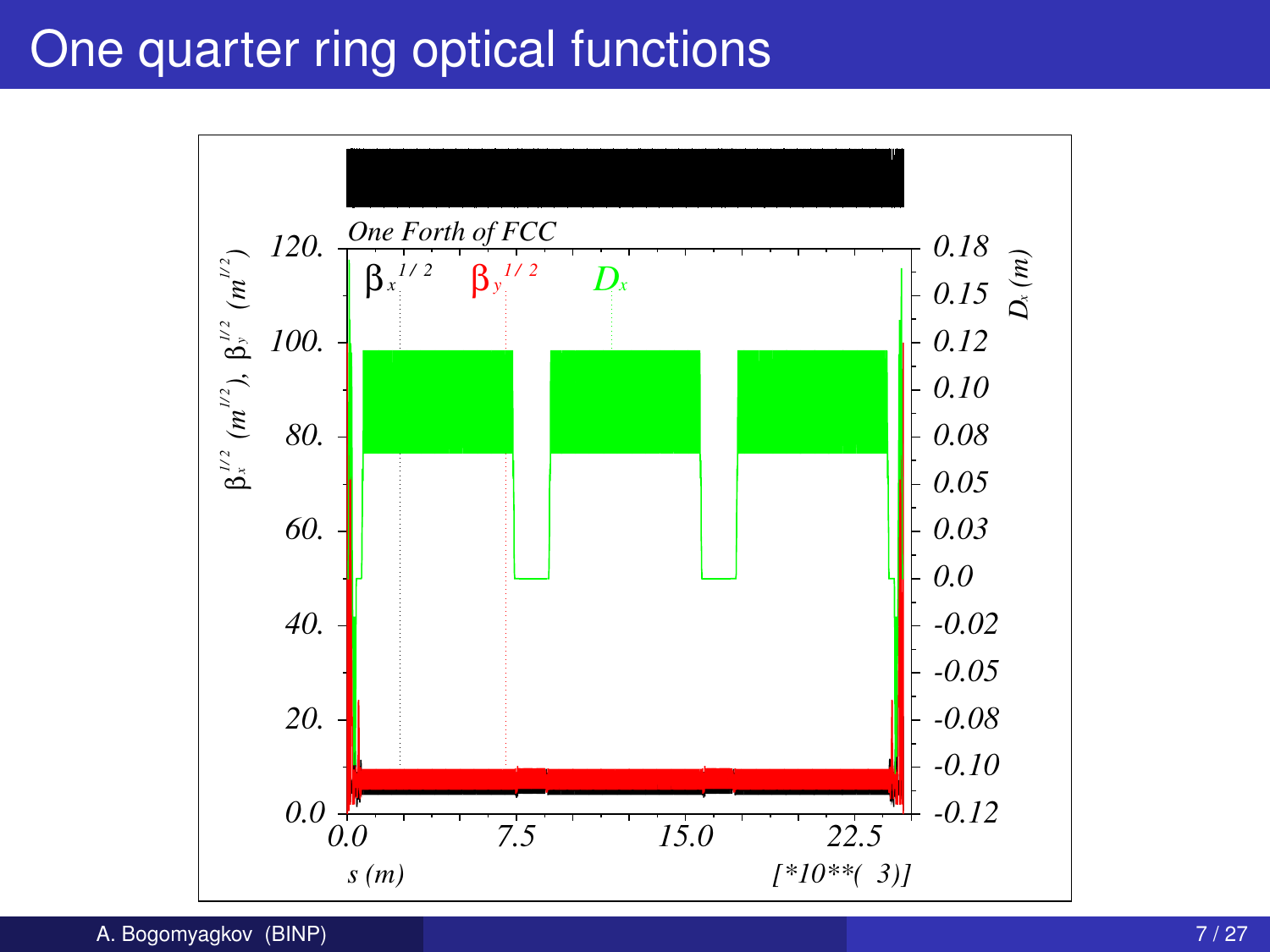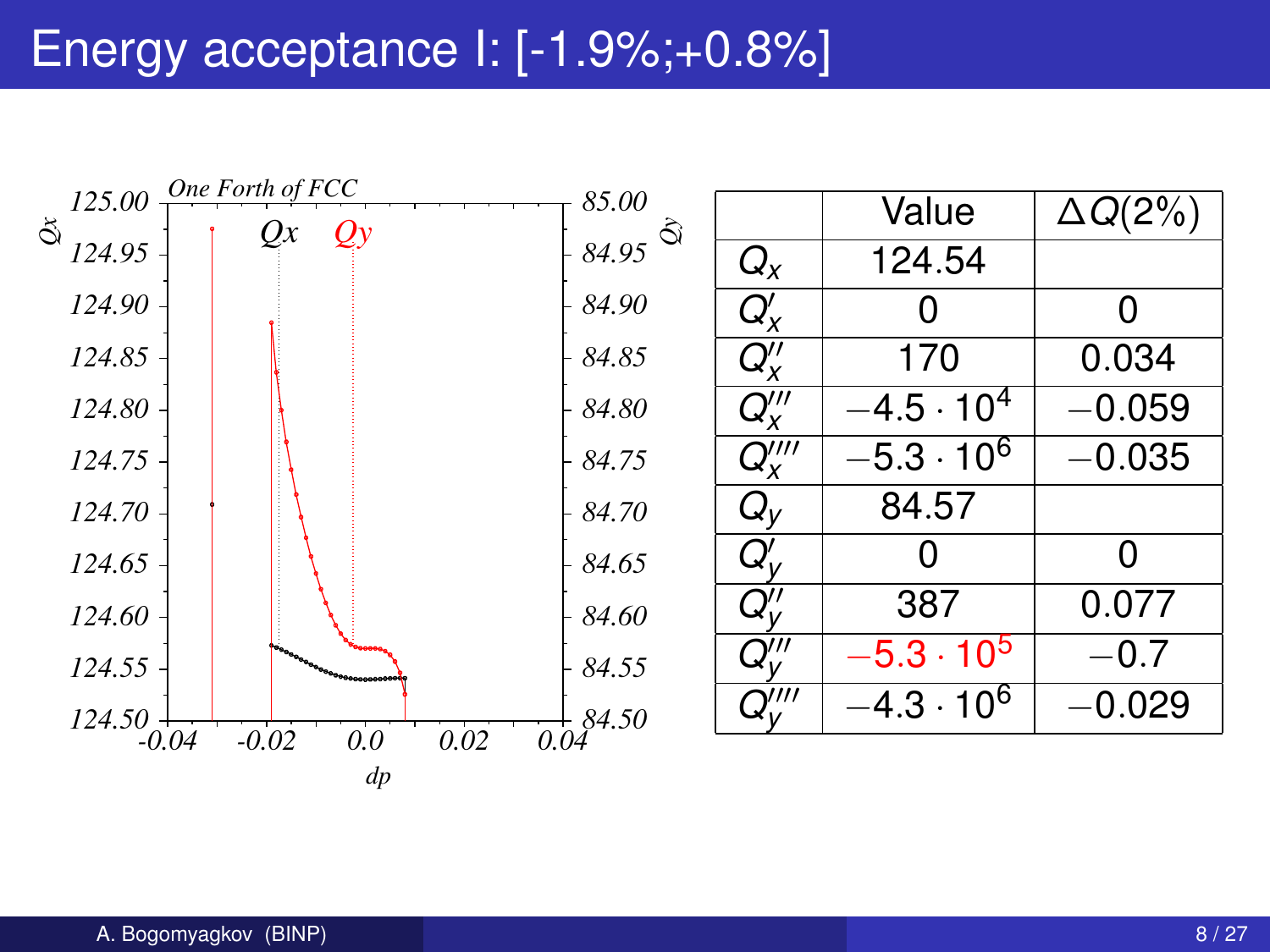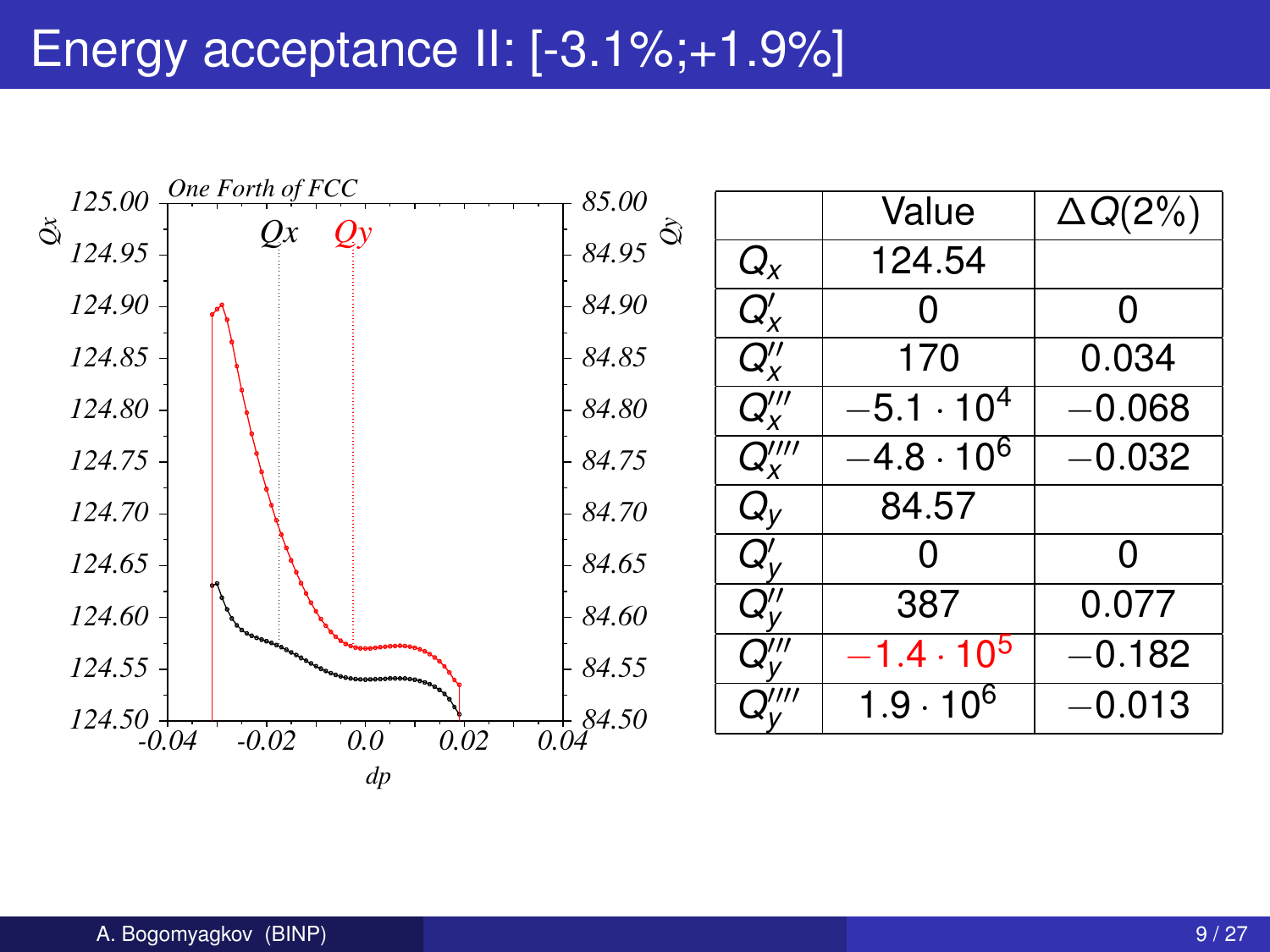# How does it work (chromaticity estimations)?

#### Montague functions first and second order

$$
b_{y,1} = \frac{1}{\beta_y} \frac{\partial \beta_y}{\partial \delta}, \qquad b_{y,2} = \frac{1}{\beta_y} \frac{\partial^2 \beta_y}{\partial \delta^2}, \qquad \frac{d^2 b_i}{d \phi^2} + 4b_i = f_i,
$$
  

$$
a_{y,1} = \frac{\partial \alpha_y}{\partial \delta} - \frac{\alpha_y}{\beta_y} \frac{\partial \beta_y}{\partial \delta}, \quad a_{y,2} = \frac{\partial^2 \alpha_y}{\partial \delta^2} - \frac{\alpha_y}{\beta_y} \frac{\partial^2 \beta_y}{\partial \delta^2}, \quad \frac{d^2 a_i}{d \phi^2} + 4a_i = g_i.
$$

#### Dispersion

$$
x = \eta_0 \delta + \eta_1 \delta^2 + \eta_2 \delta^3,
$$
  

$$
\eta = \eta_0 + \eta_1 \delta + \eta_2 \delta^2.
$$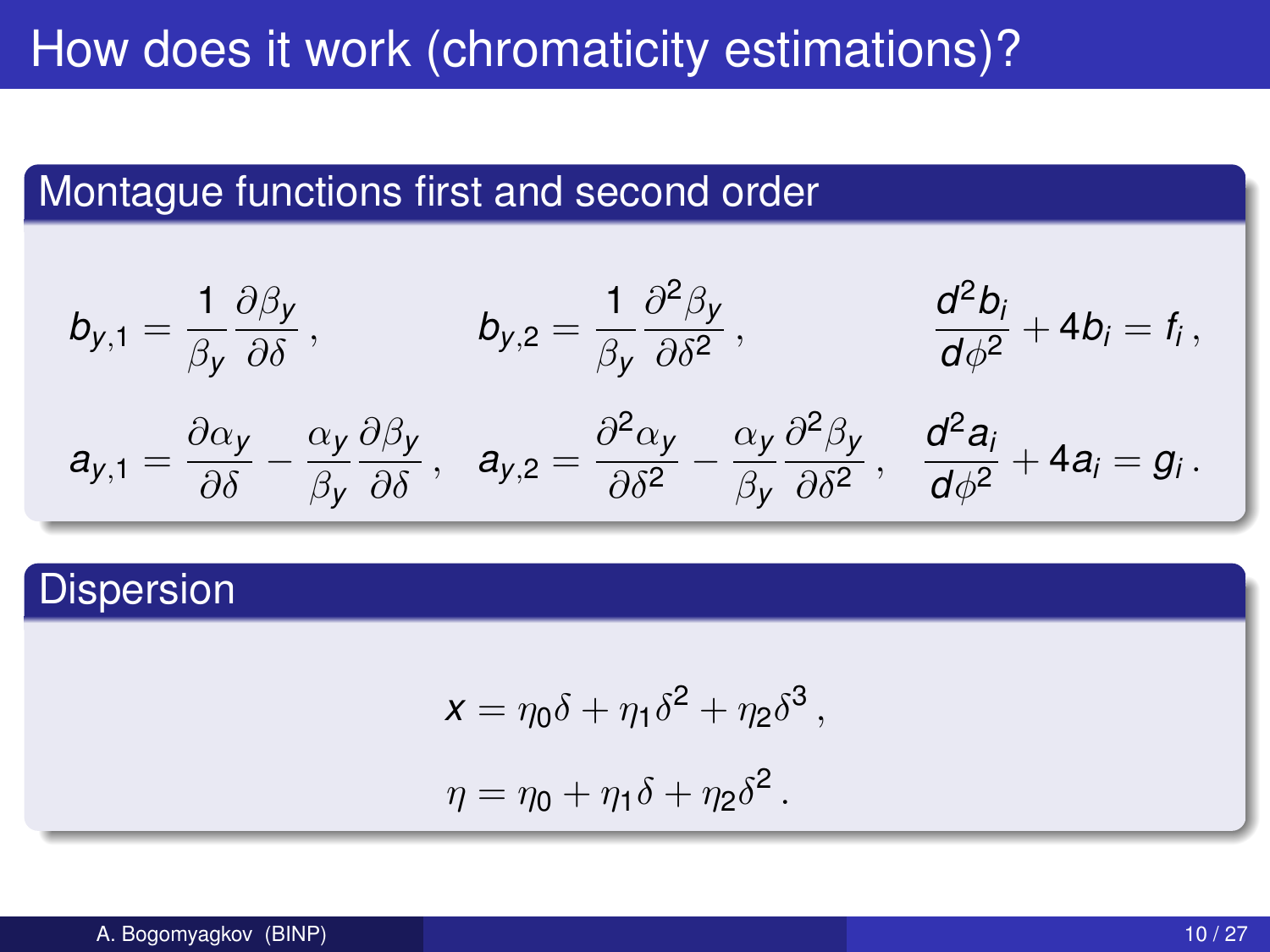# How does it work (chromaticity estimations)?

#### **Chromaticity**

$$
\frac{\partial \varphi_y}{\partial \delta} = \frac{1}{2} \int_0^{\Pi} \beta_y (K_1 - K_2 \eta_0) \, \mathrm{d} s
$$

$$
\frac{\partial^2 \varphi_y}{\partial \delta^2} = -2 \frac{\partial \varphi_y}{\partial \delta} - \int_0^\Pi \beta_y (K_2 \eta_1 + K_3 \frac{\eta_0^2}{2}) ds + \frac{1}{2} \int_0^\Pi \beta_y b_{y,1}(K_1 - K_2 \eta_0) ds
$$

$$
\frac{\partial^3 \varphi_y}{\partial \delta^3} = 6 \frac{\partial \varphi_y}{\partial \delta} - 3 \int_0^{\Pi} \beta_y (a_{y,1}^2 + b_{y,1}^2) (K_1 - K_2 \eta_0) \, ds \n+ 3 \int_0^{\Pi} \beta_y \left( K_3 \left( \frac{\eta_0^2}{2} - \eta_0 \eta_1 \right) + K_2 (\eta_1 - \eta_2) \right) \, ds \n+ \frac{3}{2} \int_0^{\Pi} \beta_y b_{y,2} (K_1 - K_2 \eta_0) \, ds
$$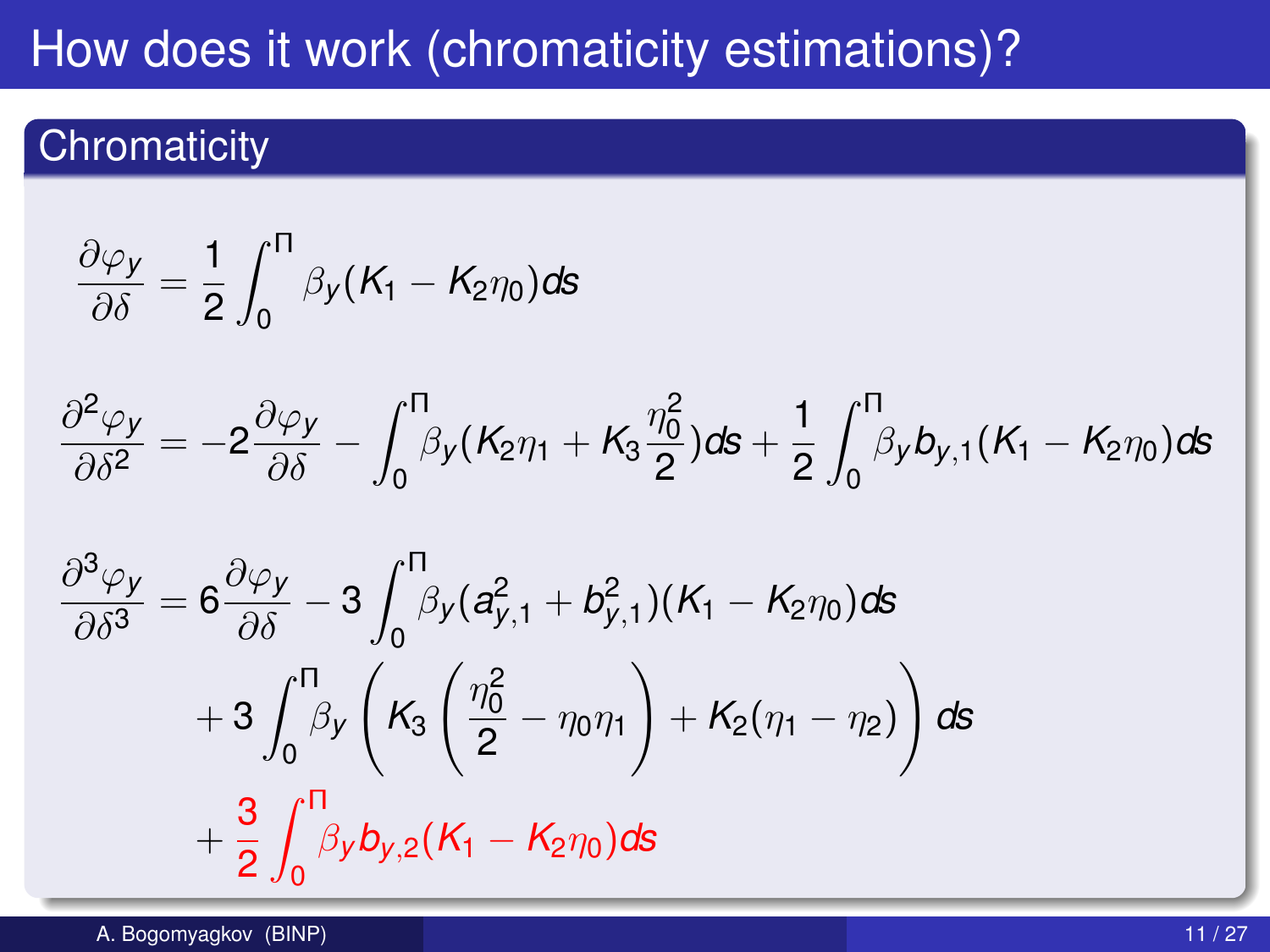## Beta chromaticity

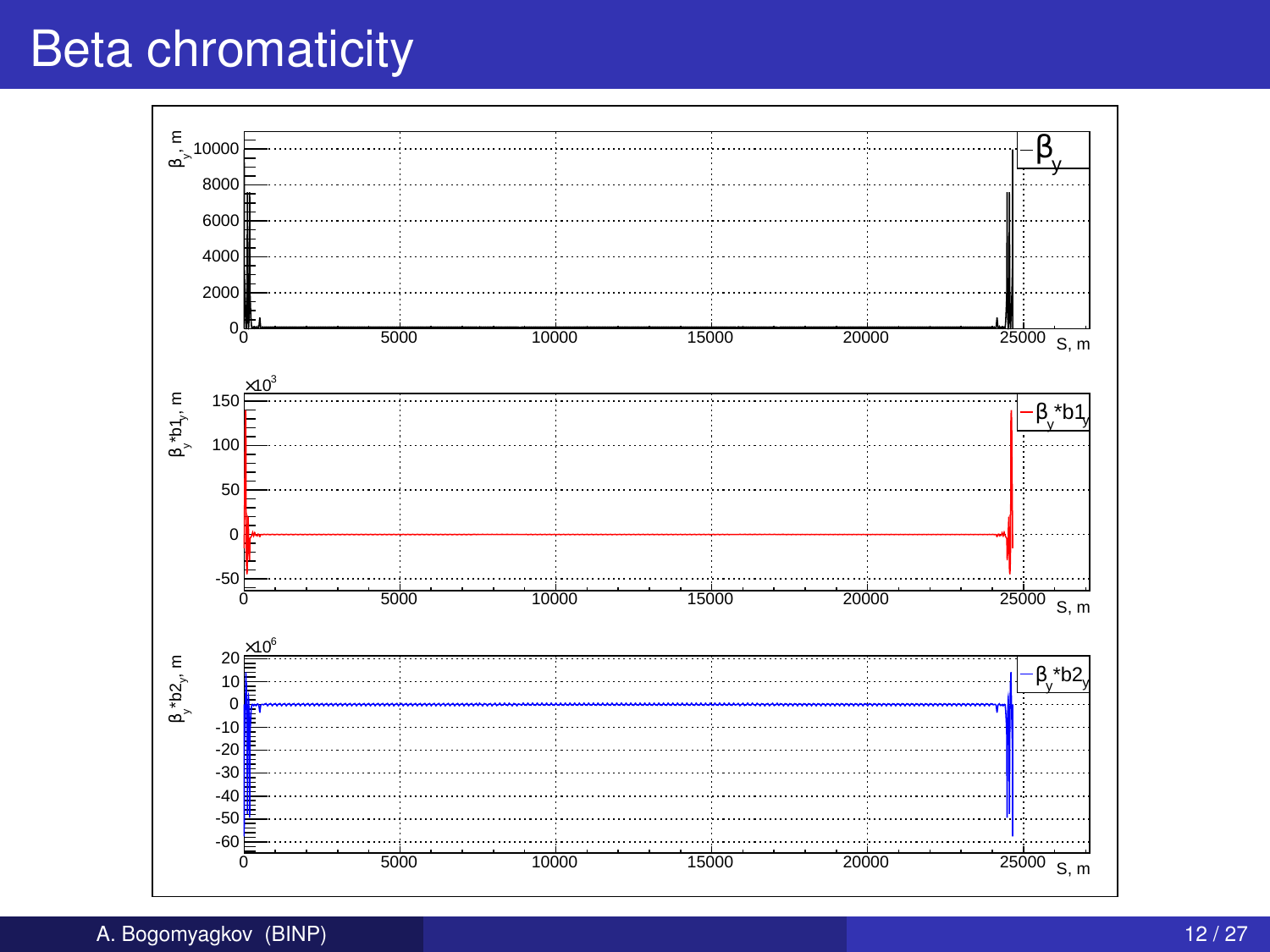## Beta chromaticity

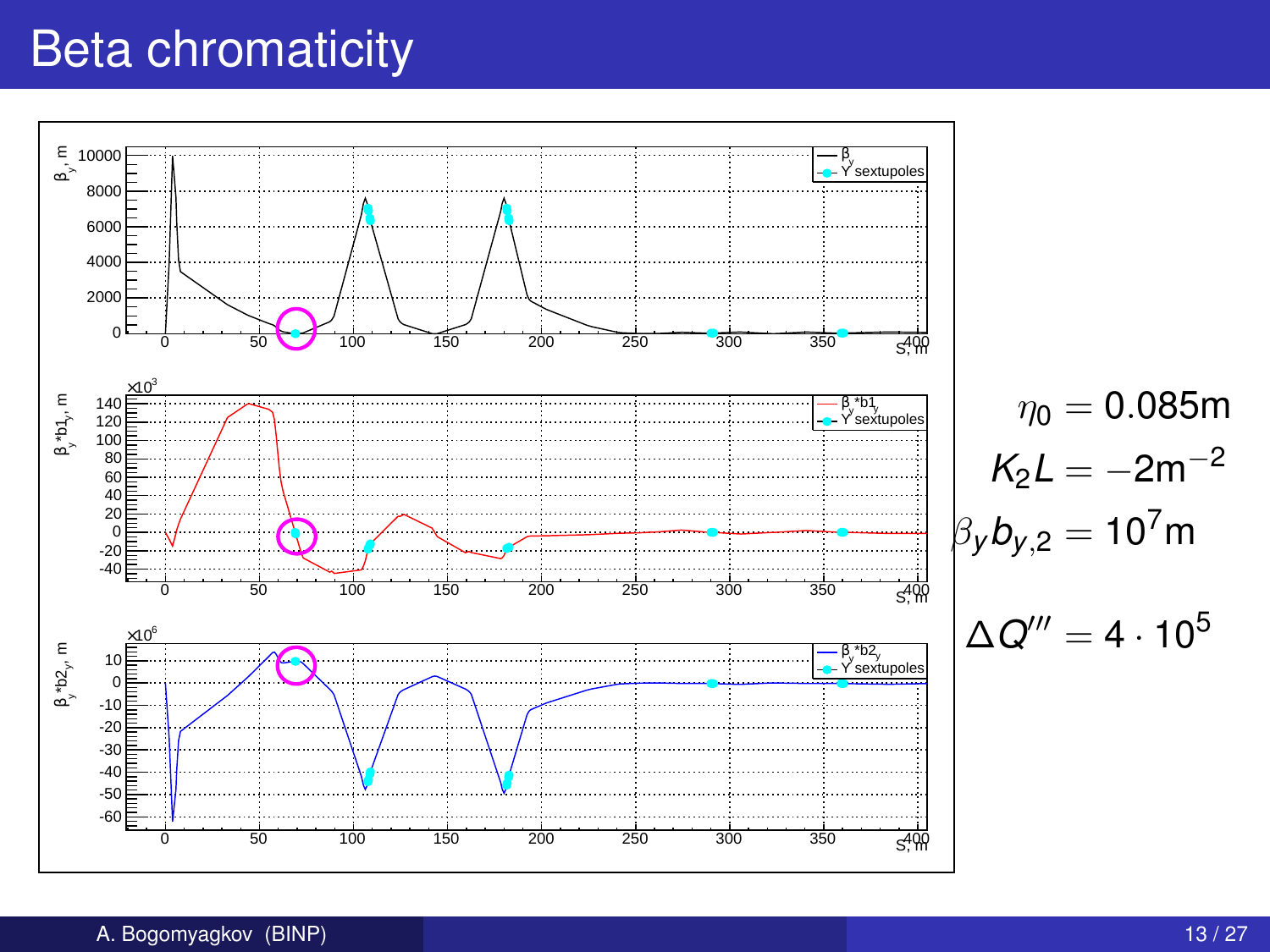#### Final Focus Telescope: beta chromaticity

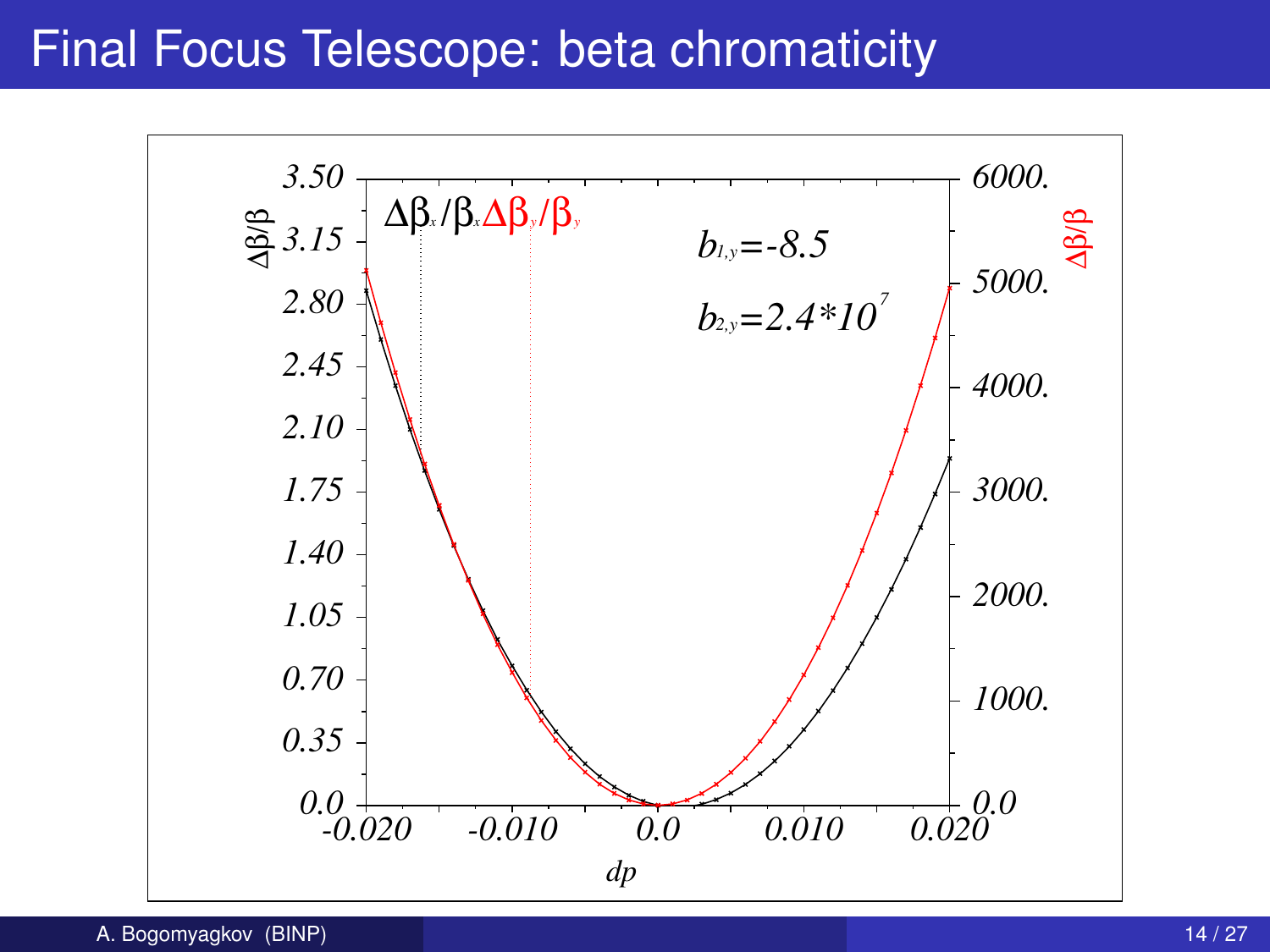| Energy [GeV]                            |                          |
|-----------------------------------------|--------------------------|
| Perimeter [m]                           | 83                       |
| Crossing angle [mrad]                   | 100                      |
| Current [A]                             | 2.3                      |
| Number of bunches                       | 80                       |
| Particles per bunch [10 <sup>10</sup> ] | 4.97                     |
| Emittance hor. [nm]                     | $\overline{9($ IBS)/4.35 |
| Emittance ver. [pm]                     | 90                       |
| $\overline{\beta_X^*[m]}/\beta_Y^*[m]$  | 0.1/0.004                |
| Luminosity $[10^{34} cm^{-2}s^{-1}]$    | 1.5                      |
| Momentum compaction                     | $2.3 \times 10^{-3}$     |
| $Q_{\mathsf{X}}/Q_{\mathsf{V}}$         | 12.543 / 12.574          |
|                                         |                          |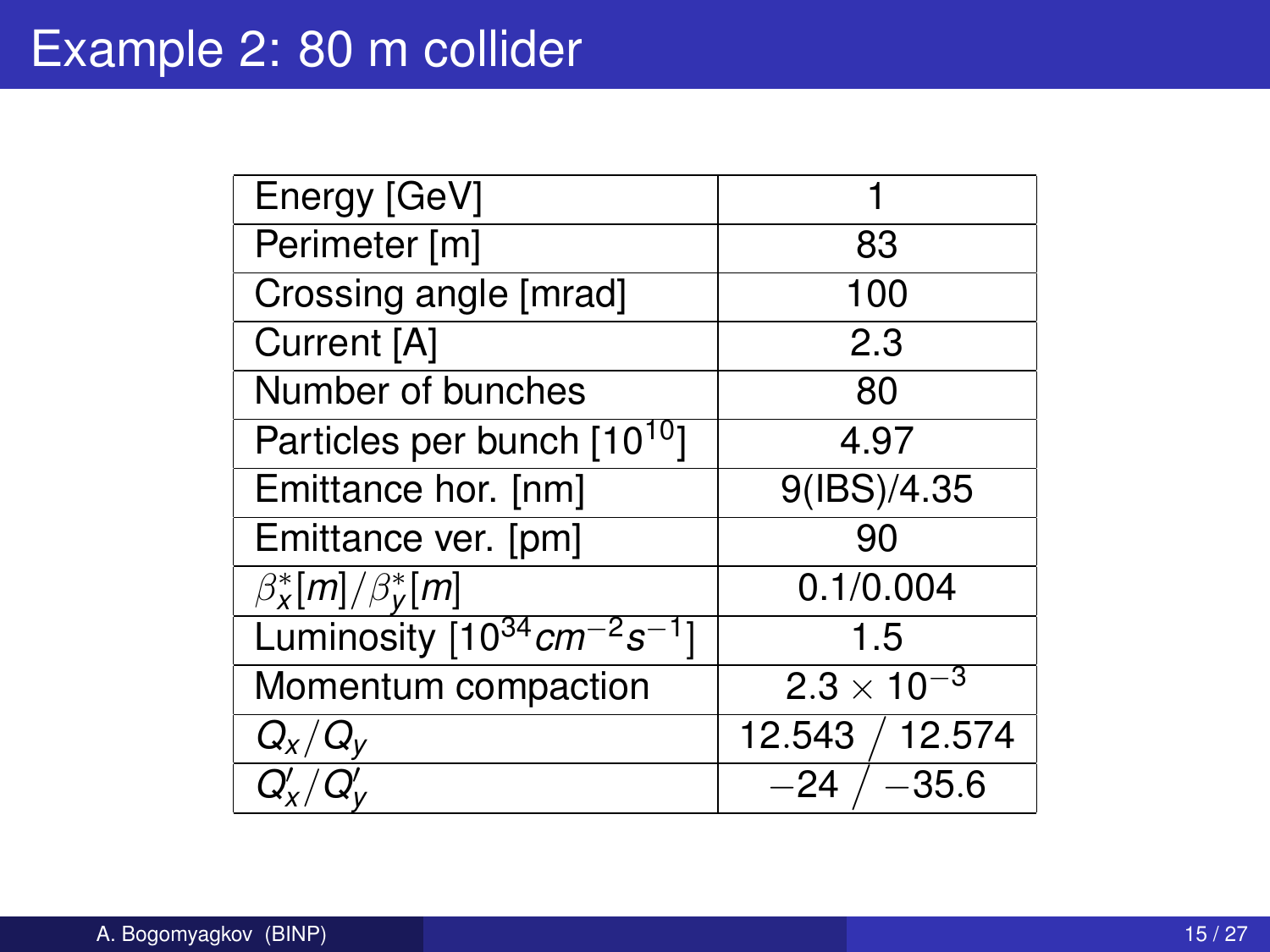### Interaction Region optical functions

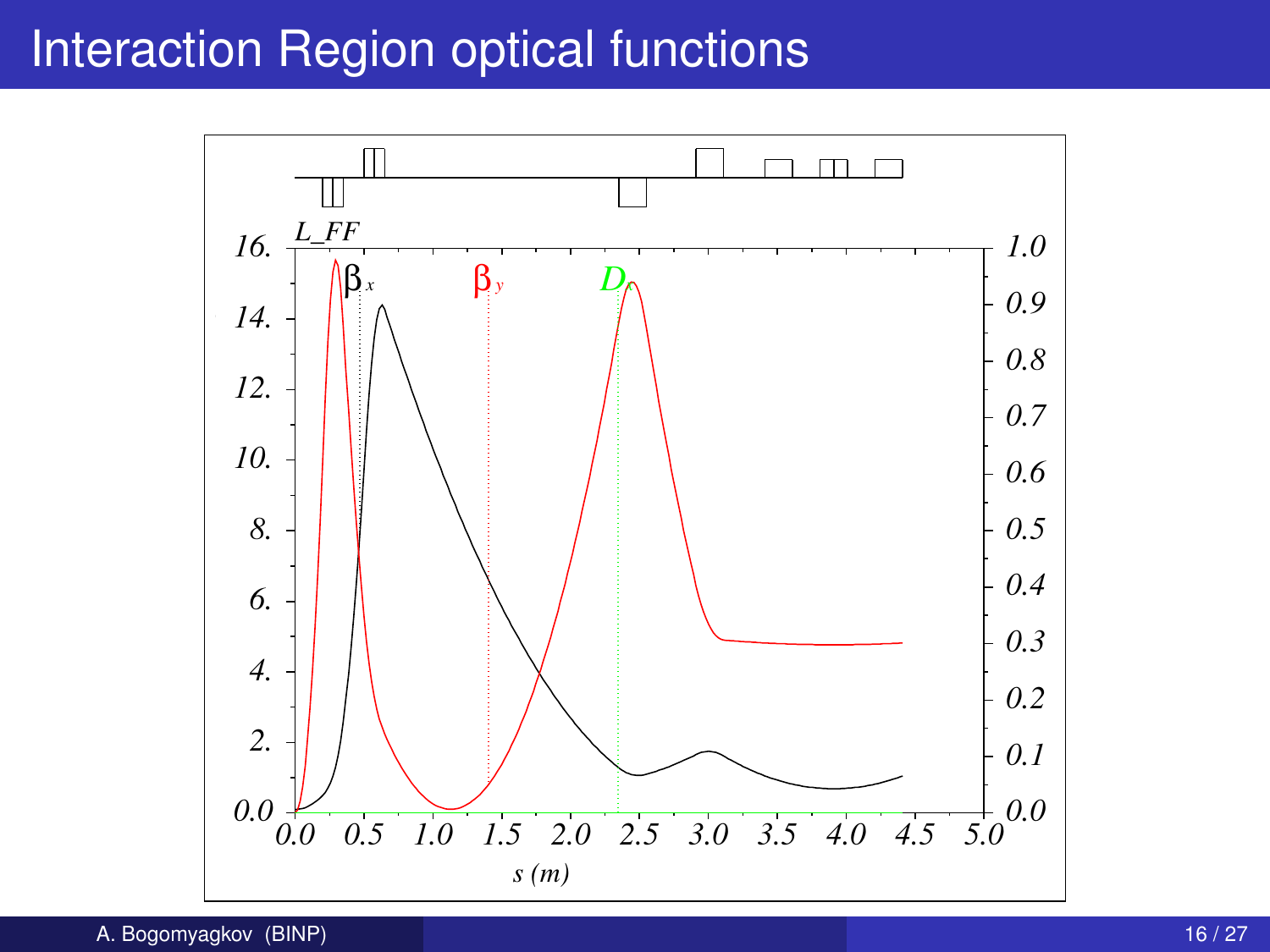# Arc cell optical functions:  $\mu_X = 5\pi/4$ ,  $\mu_Y = 5\pi/4$

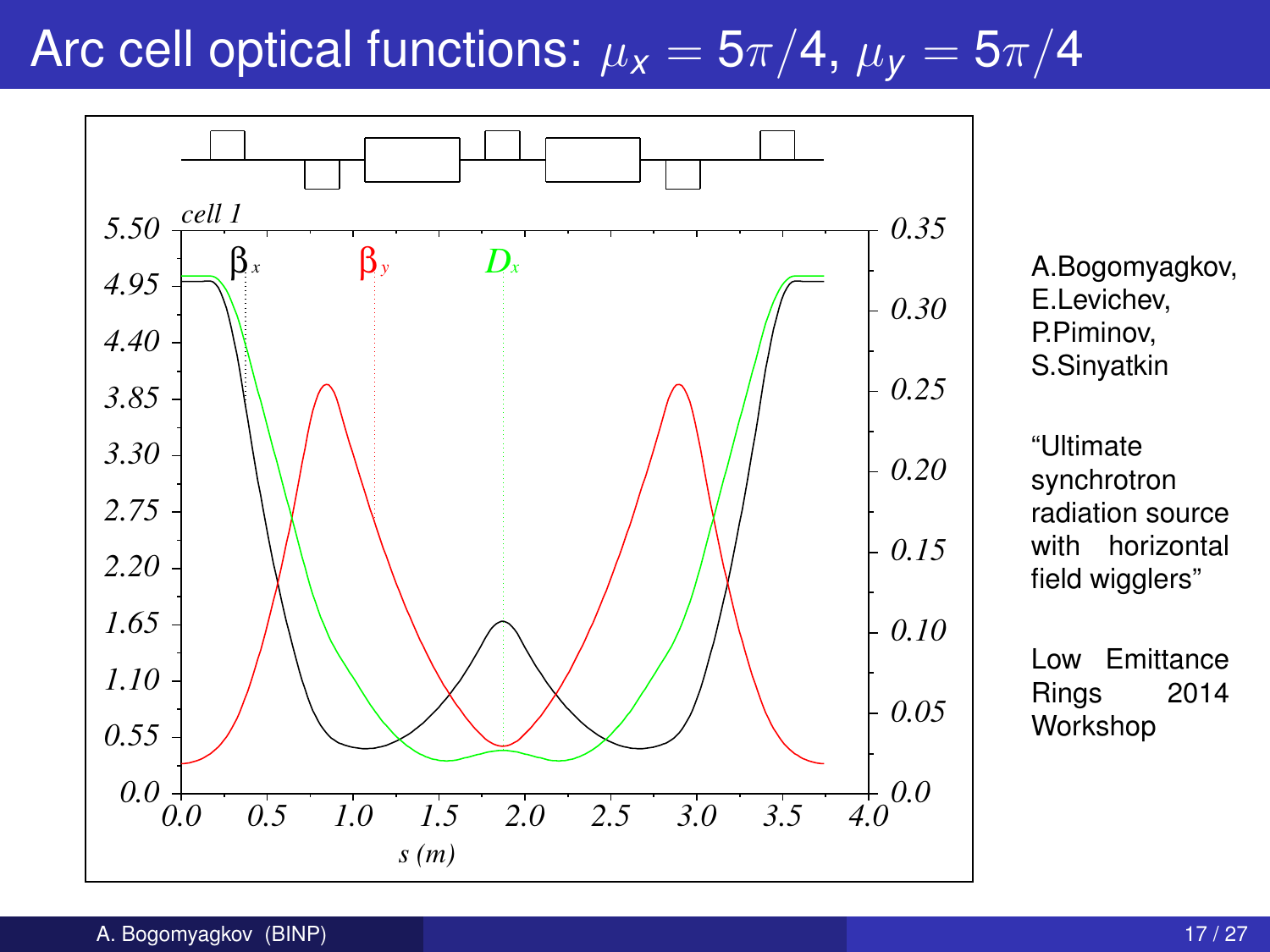# Ring optical functions

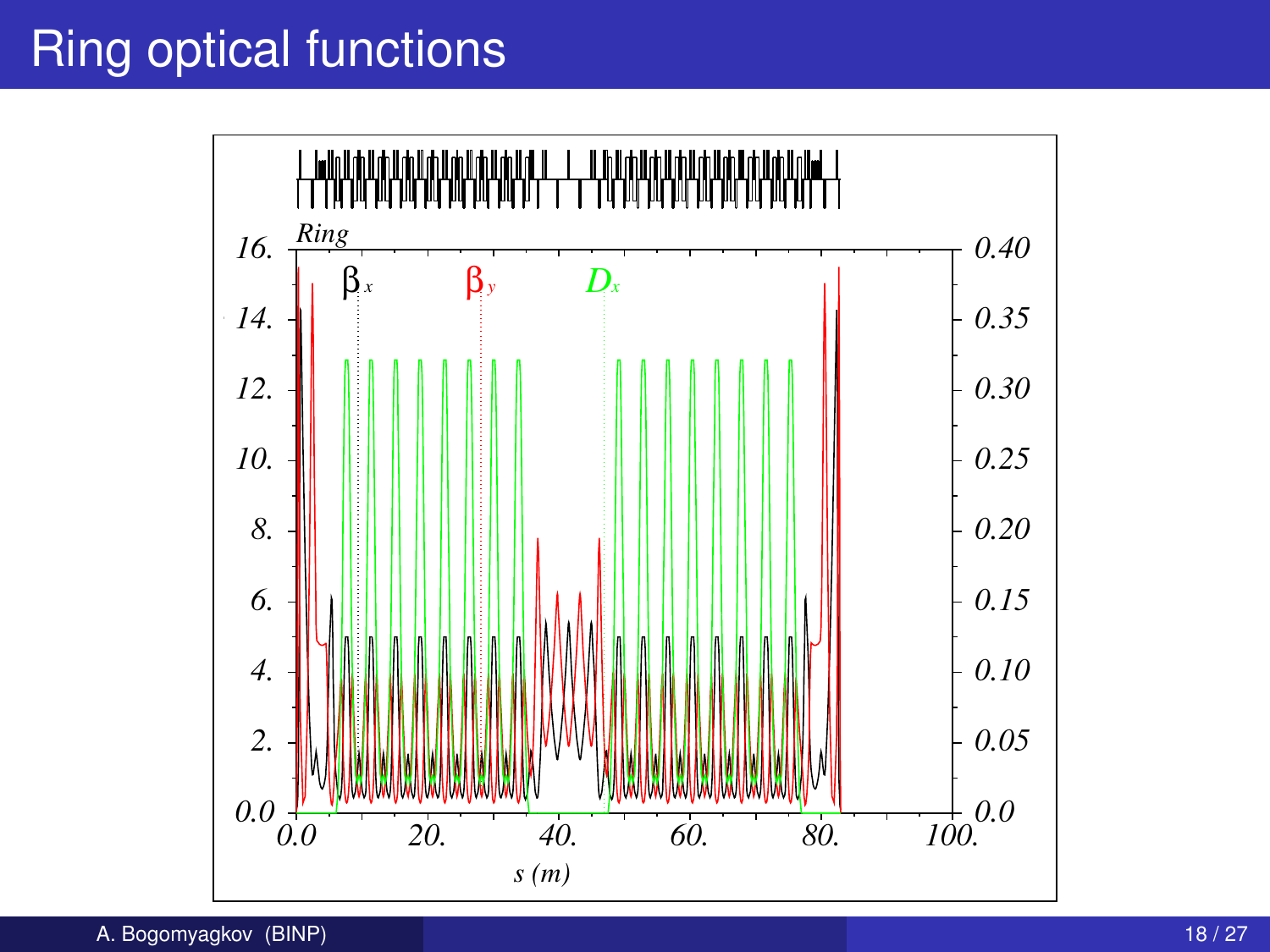#### Four -I families of sextupoles

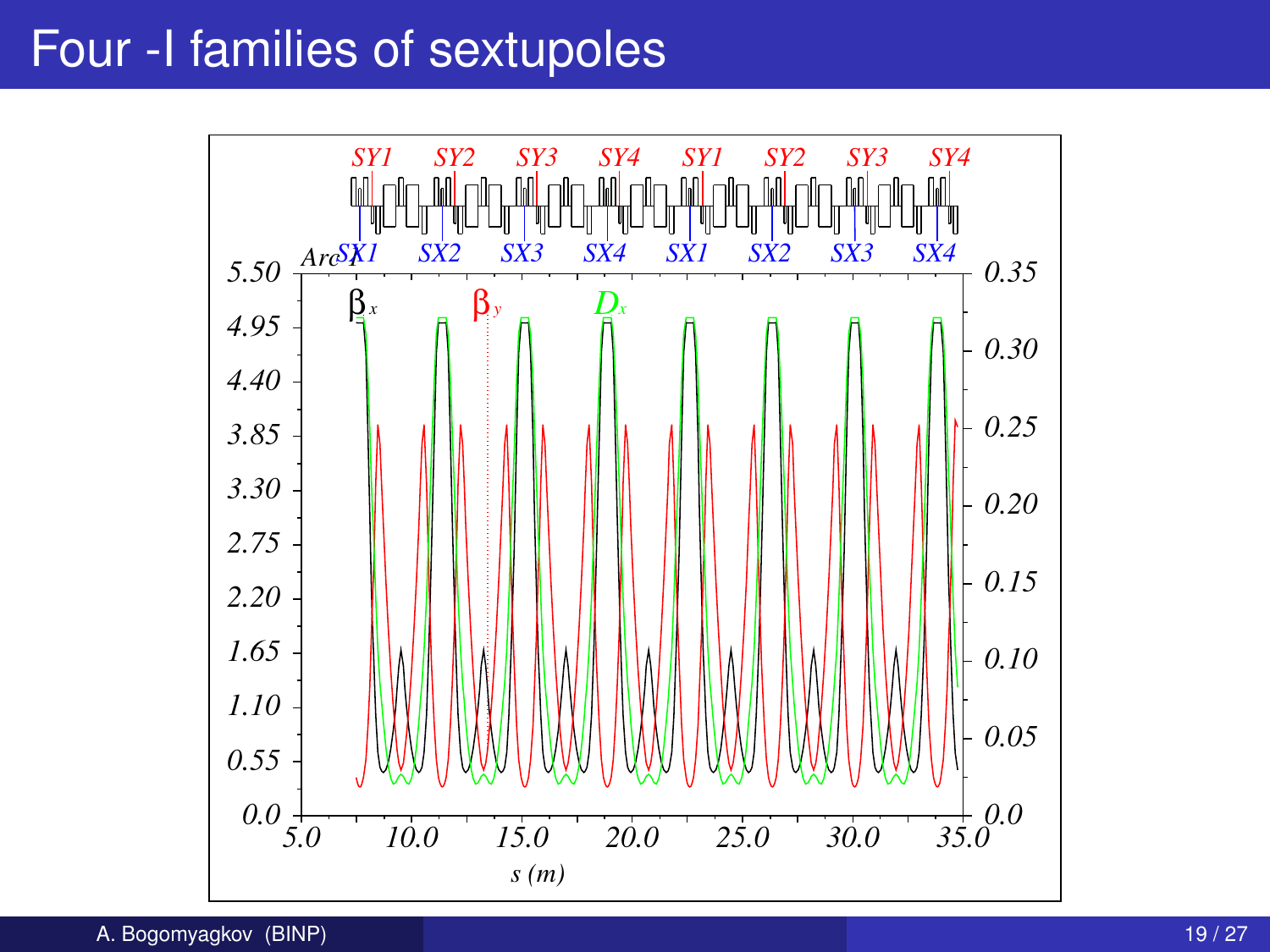#### Energy acceptance I: two families [-0.4%;+0.5%]

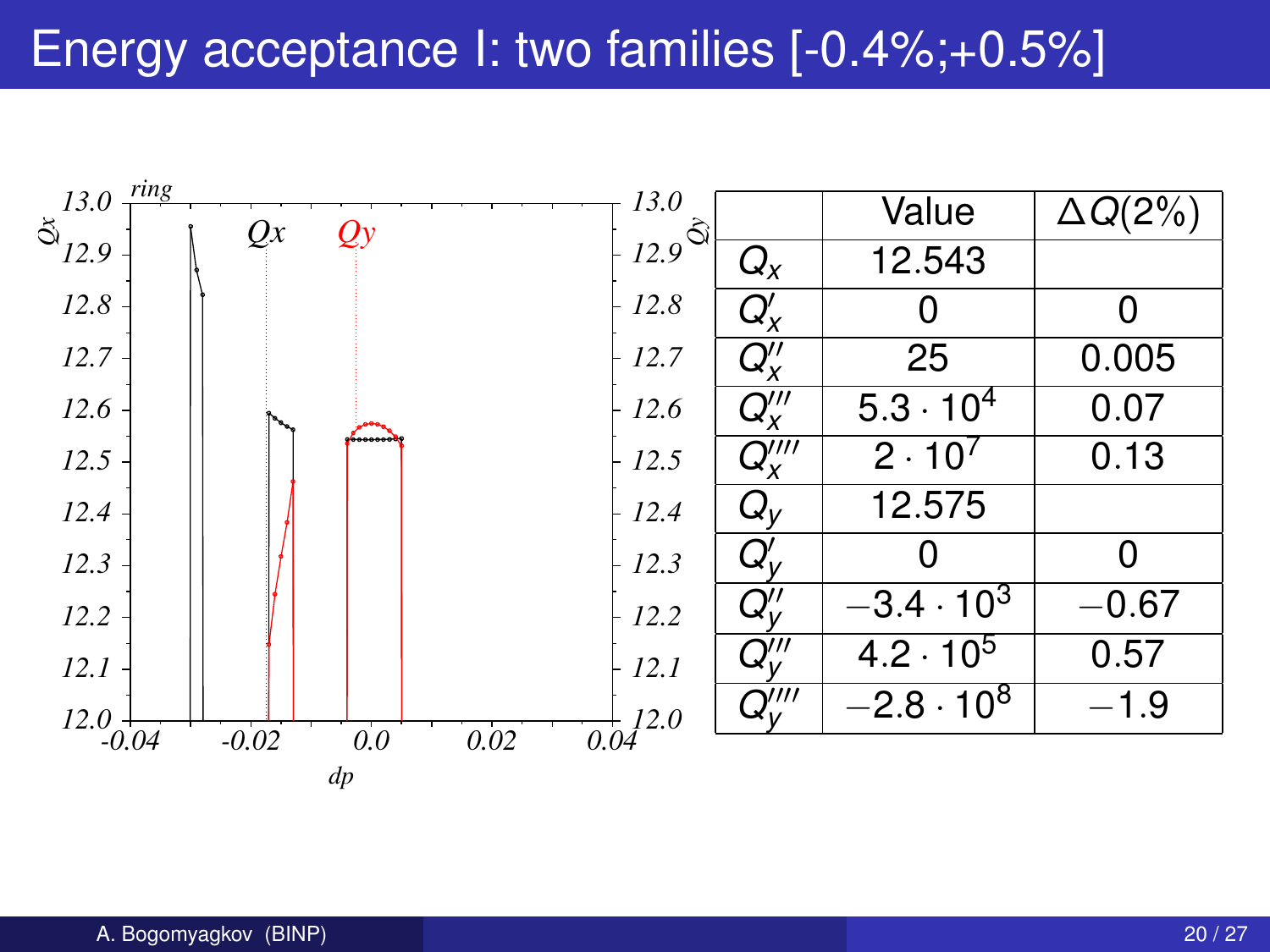### Energy acceptance II: four families [-2.5%;+1.9%]

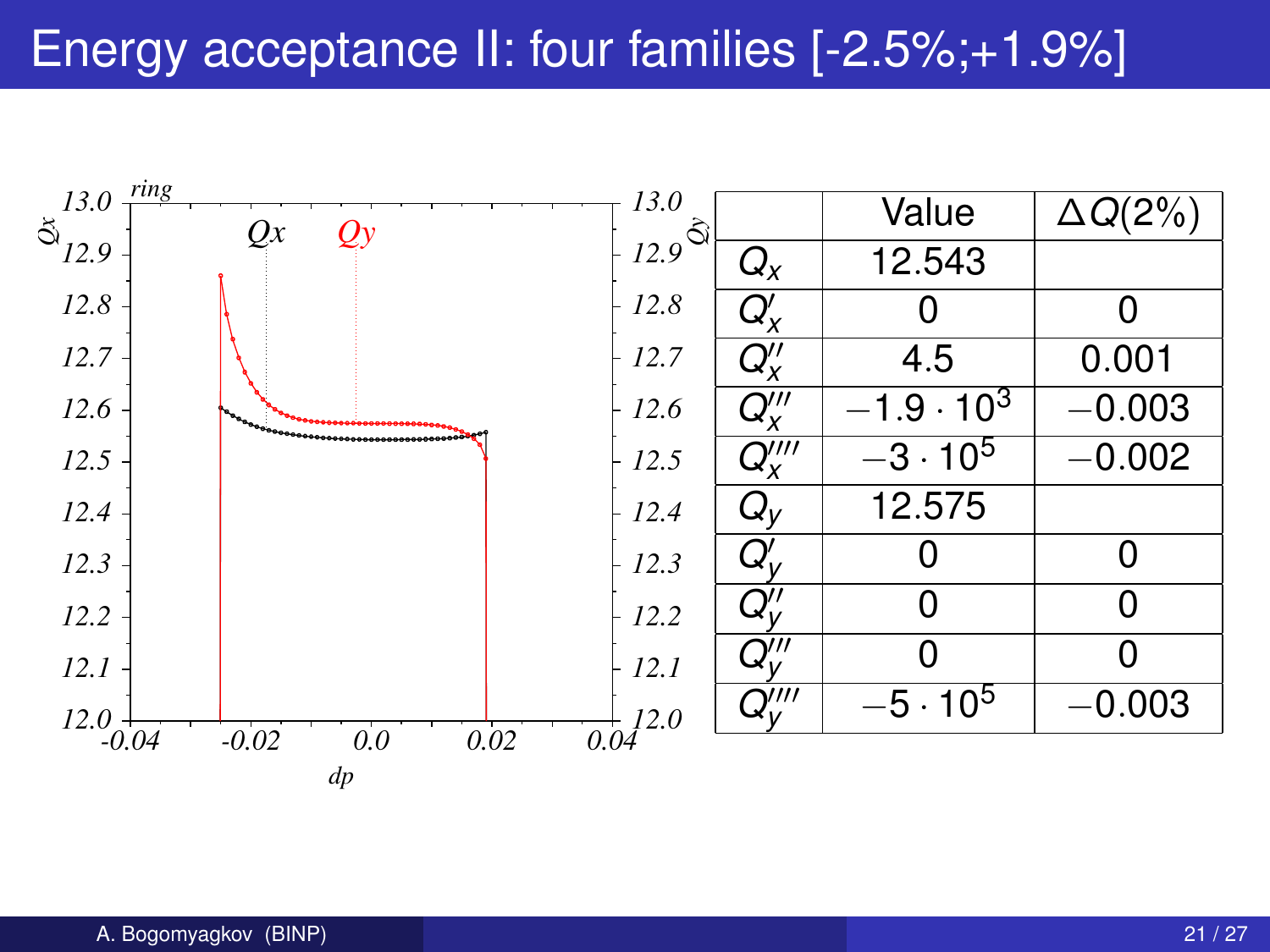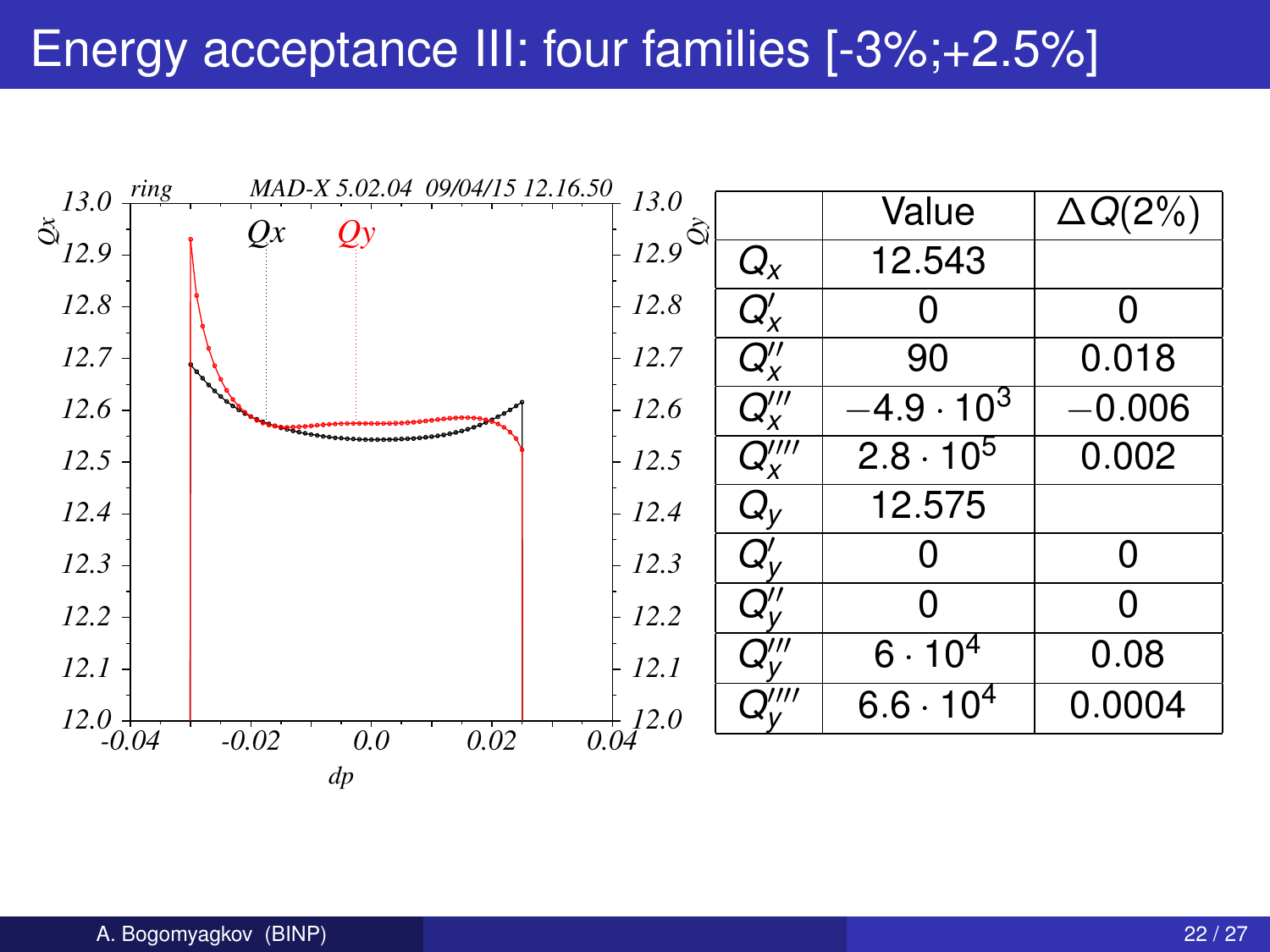# Beta chromaticity I: two families [-0.4%;+0.5%]

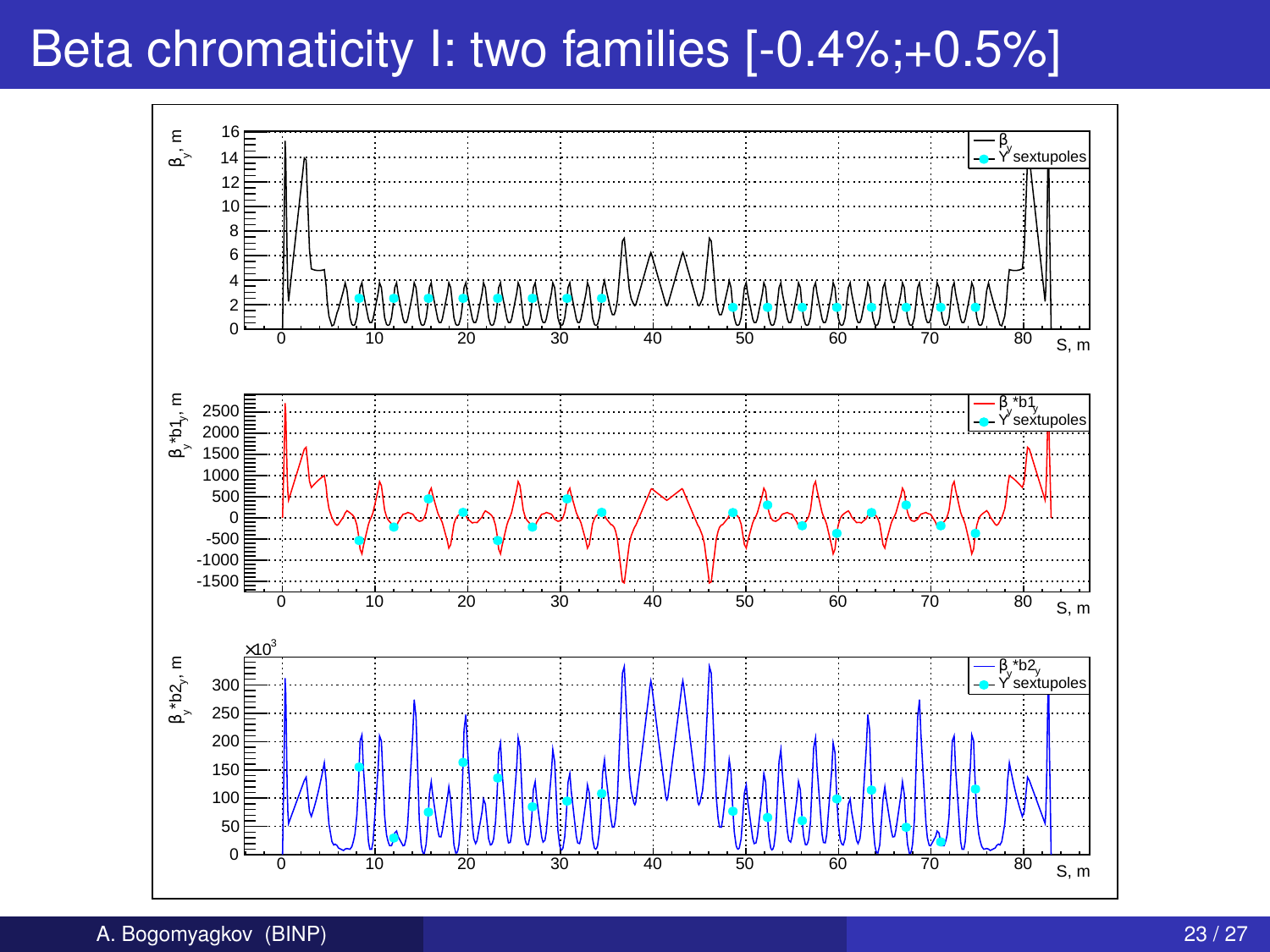# Beta chromaticity II: four families [-2.5%;+1.9%]

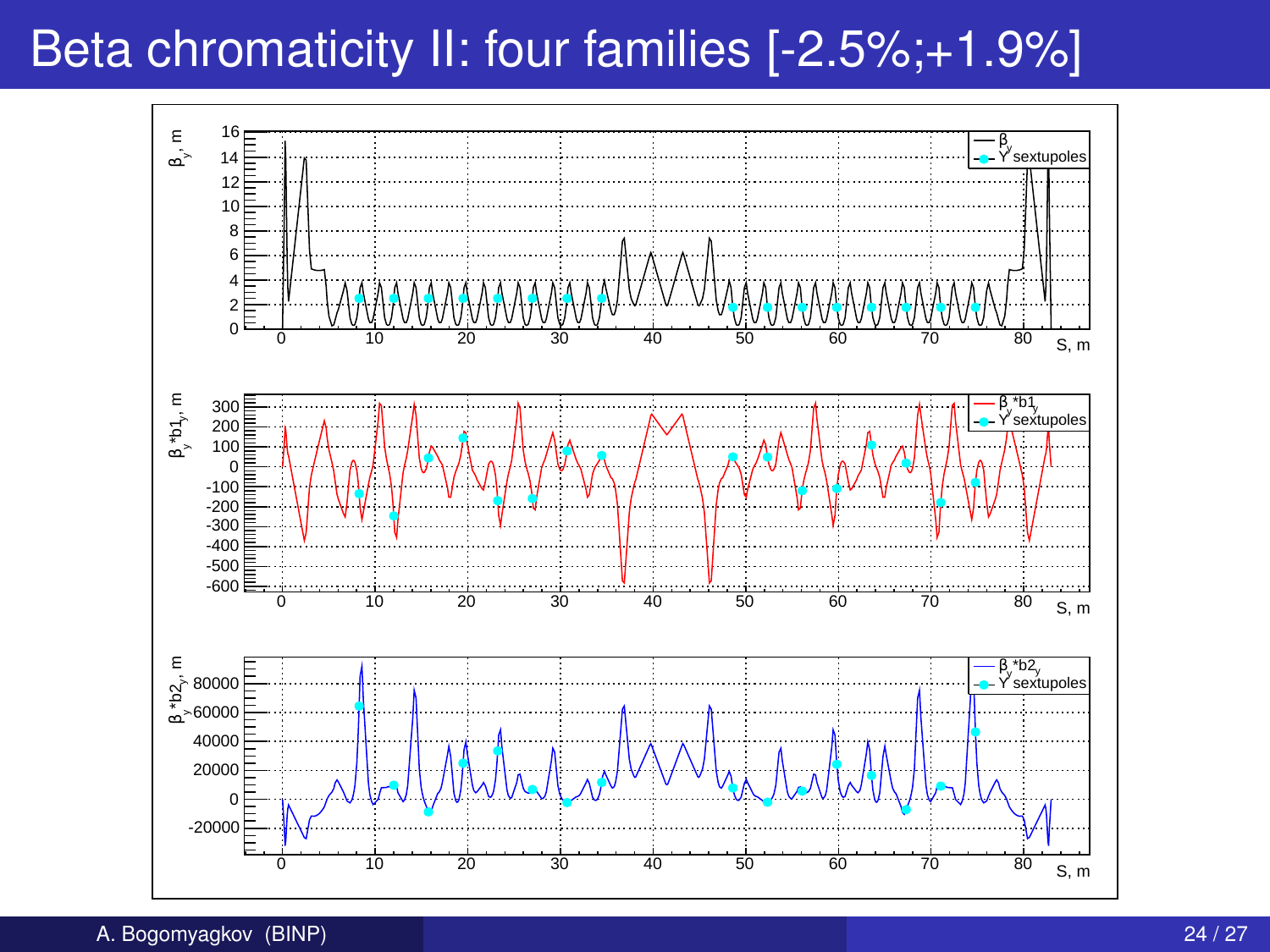# Beta chromaticity III: four families [-3%;+2.5%]

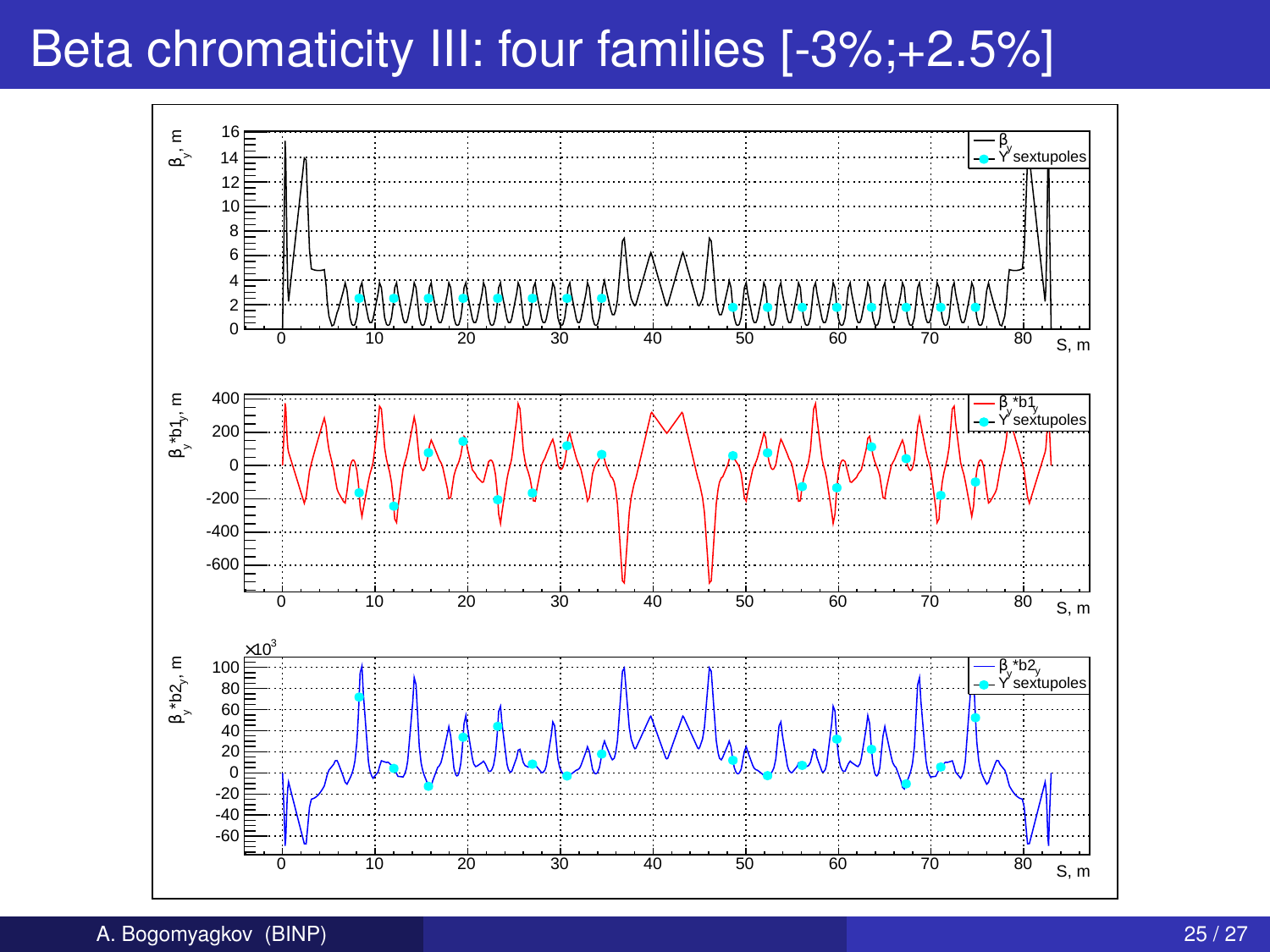#### Dynamic aperture: on momentum, PTC



 $ksx4 = 916$  T/m<sup>2</sup>

 $Ls = 0.1 m$